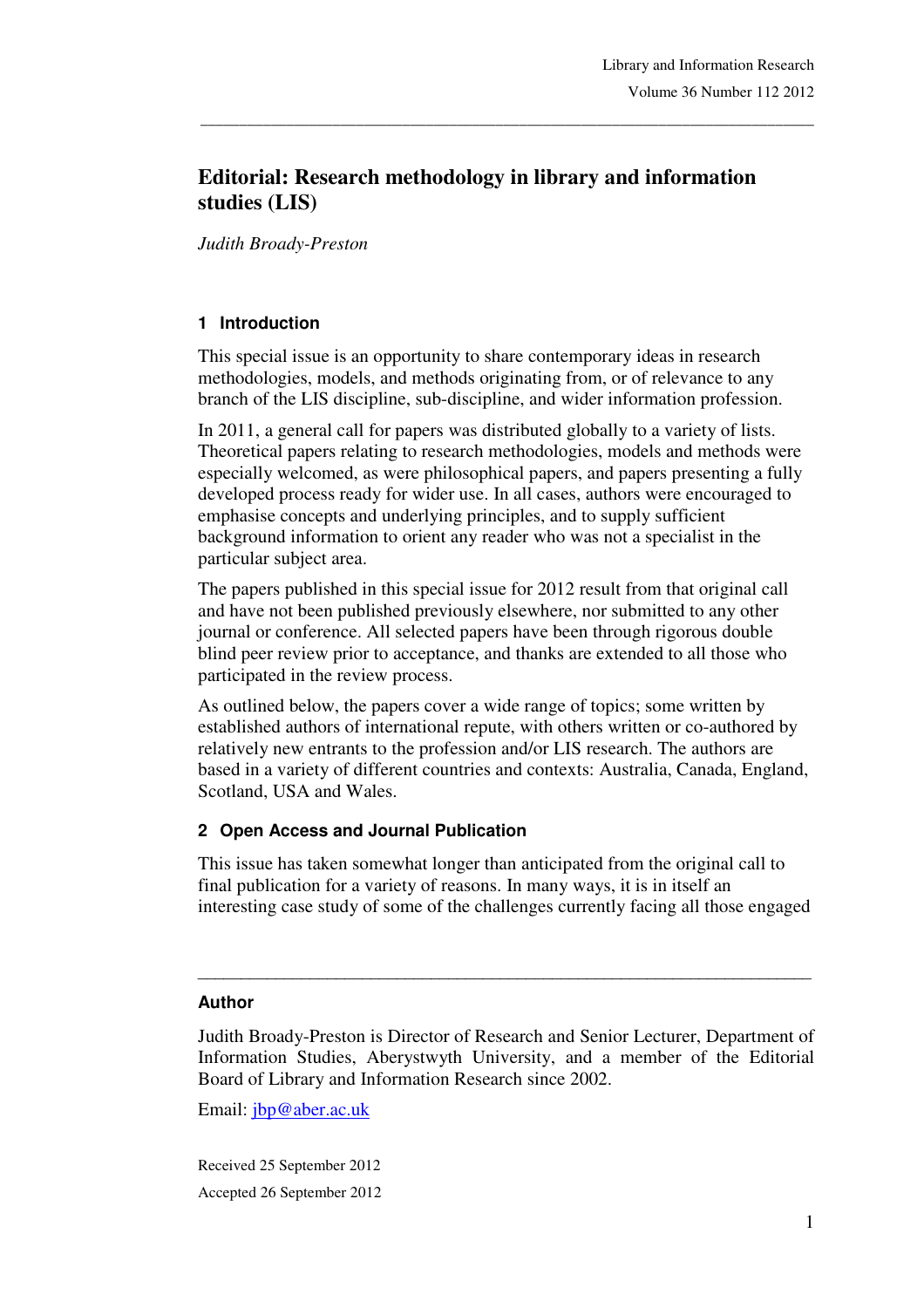in the reliable and rigorous communication of research, be they authors, editors, reviewers or publishers.

\_\_\_\_\_\_\_\_\_\_\_\_\_\_\_\_\_\_\_\_\_\_\_\_\_\_\_\_\_\_\_\_\_\_\_\_\_\_\_\_\_\_\_\_\_\_\_\_\_\_\_\_\_\_\_\_\_\_\_\_\_\_\_\_\_\_\_\_\_\_\_\_\_\_\_\_\_\_\_

*Library and Information Research* is an open access journal; as such, all papers are immediately available for free downloading from the host website. Copyright is retained by authors, but the

*paper may be used freely, with proper attribution, in educational and other noncommercial settings.*

(*Instructions for writing a refereed paper or an article for LIR,* 2000)

As of July 2012, there were more than 370 signatories to the 2003 Berlin Declaration on Open Access to Knowledge in the Sciences and Humanities (EIFL-OA, 2012). On 16 July 2012 the UK, the Government accepted in full the recommendations of the Finch Report (Working Group on Expanding Access to Published Research Findings ('Finch Group'), 2012).

Open Access (OA) creates the possibility of increasing markedly the reach, and potentially, the impact, of academic research. This view is reinforced by Swan (2012a), who makes numerous claims in respect of OA, significant amongst which is that it increases the visibility, use and impact of academic research. As discussed elsewhere, this will necessitate the development of new business models (Broady-Preston, 2012), a view reinforced by the Knowledge Exchange report published earlier this month (September 2012) written by Alma Swan, which recommends that if OA is to be sustainable, improved business planning by all the stakeholder groups is a key requirement (Swan, 2012b).

Pragmatically, OA journals such as *Library and Information Research* currently rely almost entirely on the goodwill and volunteer labour of individuals, from authors, and reviewers to editors, sub-editors, and to some extent, publishers. With increasing demands being placed on individuals in the workplace, the practical outcome is that the production process of a special issue particularly is exponentially extended, especially if double blind peer review is used. Clearly this is an issue to be addressed if journals such as this are to continue to be viable and to bring you reliable and rigorous reports on contemporary research.

### **3 Papers**

The papers in this special issue range from the more applied, to the abstract and philosophical. Phelps and Campbell provide a critique of the theory and use of Systematic Reviews in LIS research, including an outline of the stages to be followed when conducting such reviews. As they observe, such reviews are used extensively in the health sciences but are less well known and utilised in LIS per se. They are time-consuming, and despite their seeming rigour, arguably open to individual author bias, especially in relation to decisions on relevance and selection. Nonetheless, they are increasing in scope and usage in the social sciences generally, and as Phelps and Campbell observe, they are especially helpful to library and information managers in analysing the scope and range of completed LIS research, identifying any gaps and therefore serving as an aid and guide to future research.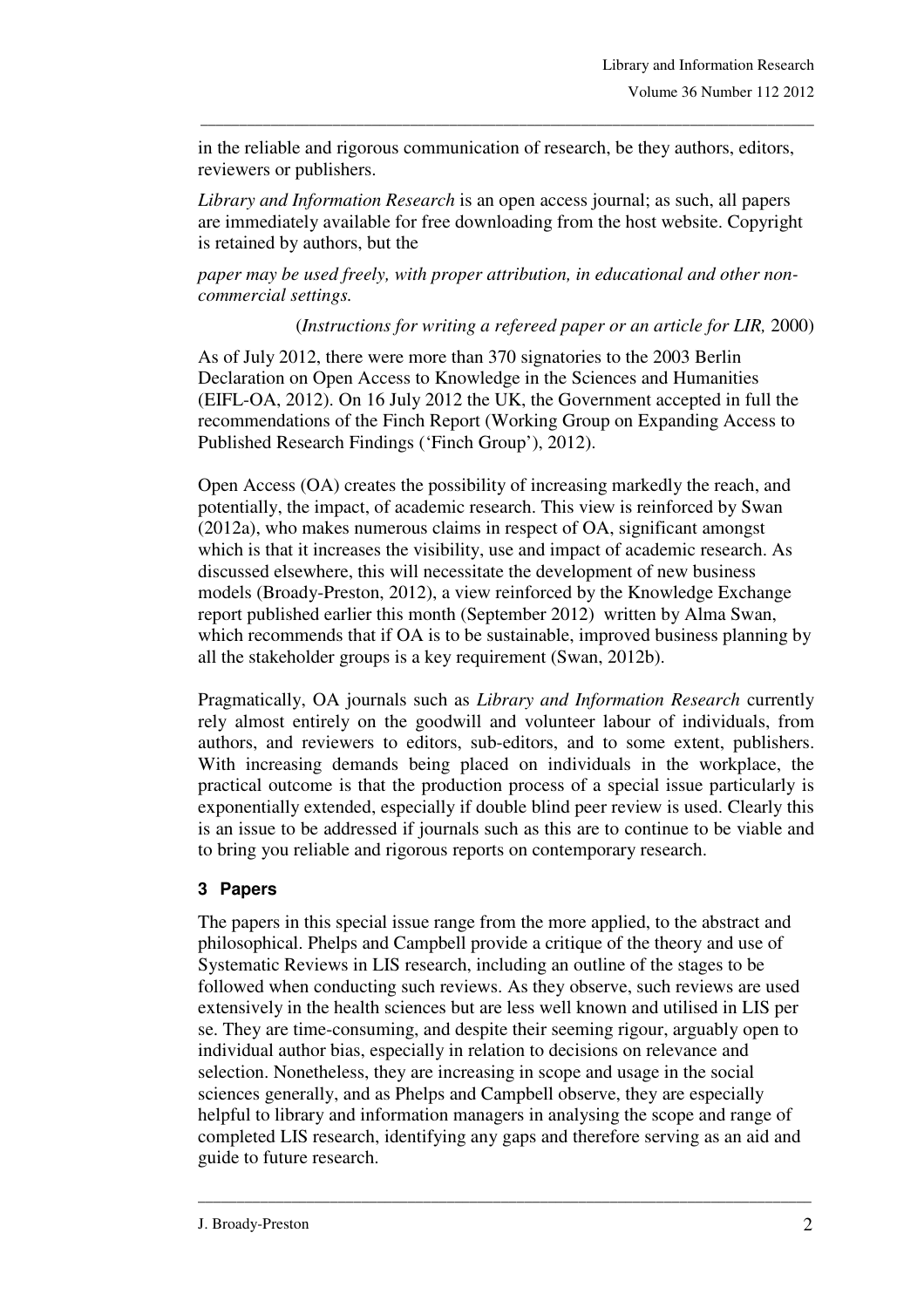The second paper from Davies is closely related, examining the usefulness of Content Analysis as a research method in ensuring reliable rigorous and relevant evidence to underpin Evidence Based Practice. The paper explores the concept via an applied analysis of research papers published in three Information Systems journals.

\_\_\_\_\_\_\_\_\_\_\_\_\_\_\_\_\_\_\_\_\_\_\_\_\_\_\_\_\_\_\_\_\_\_\_\_\_\_\_\_\_\_\_\_\_\_\_\_\_\_\_\_\_\_\_\_\_\_\_\_\_\_\_\_\_\_\_\_\_\_\_\_\_\_\_\_\_\_\_

Professional knowledge and skills required for the information profession are seemingly the subject of almost continuous review. The CILIP *Future Skills*  Project is currently underway (2012), with a key milestone being the production of the Professional Knowledge and Skills Base (PKSB) earlier in 2012 (CILIP, 2012). Harper's paper on the use of job adverts as s data source for tracking and analysing changes to job skills and the employment market is therefore apposite. His paper is a valuable consolidated guide to research design in this field, based on a sample of 70 LIS research studies which used employment advertisements as research data.

The remaining papers contribute to our understanding of the human experience, how we retrieve and share information, how this is situated in virtual and 'real' worlds, together with an exploration of how we derive and ascribe meaning to such experiences. Alan MacLennan's paper is based on an evaluation of his use of Grounded Theory in a large scale project based at Robert Gordon University, in which he sought to determine user preferences for the design of virtual worlds for information retrieval. Crucially, MacLennan approached designing virtual worlds from a user-centric perspective, adopting Naturalistic Inquiry as the research approach and provides a useful and readable critique of the use and applicability of iterative methodologies. His sections on the schism in Grounded Theory and his evaluation of the criticisms of one of the most established social science methodologies should serve as a useful starting point for anyone contemplating the use of this largely misunderstood and often misapplied methodology in their research design.

The next two papers are both concerned with the human experience in relation to their engagement with, experience and use of information. Coincidentally, the authors are all based in Queensland University of Technology. The first of these two from Hughes is an evaluation of the use of an Expanded Critical Incident Approach (ECIA) via a case study of the experiences of international students' use of online information resources as part of their learning at two Australian universities. Yates, Partridge and Bruce focus on Information Experience as a means of understanding holistically how individuals engage with information via an exploration of students' experience of web-based information searching, using Phenomenography as the research approach. Phenomenography allows us to investigate and explore how individuals experience and perceive phenomena in the world around them. Essentially it is concerned with how we derive meaning and understanding from our engagement with and experience of information allowing for the interrelationship of individuals with their environment.

These themes also form the basis for the final two papers in the special issue. Vasconcelos, Sen, Rosa and Ellis explore Grounded Theory specifically in relation to Arenas/Social Worlds Theory via a discussion of three studies with a common theme of discourse. Echoing MacLennan's earlier paper, this Sheffield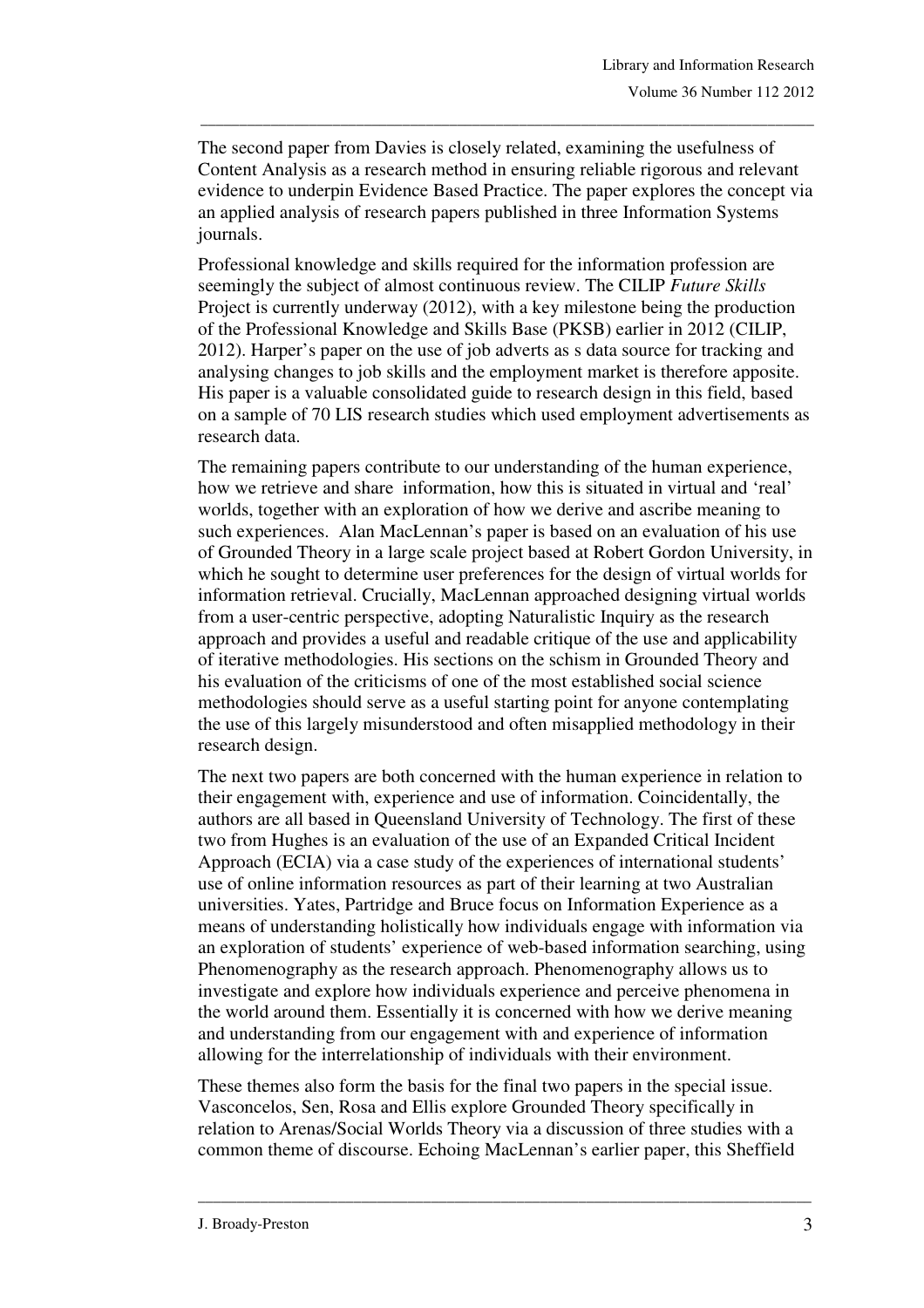and Aberystwyth based group offers a discussion of three different research studies which combine Grounded Theory, Arenas/Social Worlds Theory and Discourse Analysis, and as such, is more philosophical in style. Their combination of methodologies and approaches resonates with and echoes some of the key themes identified in the Australian papers above, especially in relation to exploring concepts of the individual, information, sense-making and meaning in relation to environments or worlds, beyond that of mere language, be it spoken or written. Their analysis of the relationship of the work of Foucault and Strauss in this context resonates with earlier analyses of the relevance of Wittgenstein in relation to language, meaning, information and knowledge (see, for example, Broady-Preston, 2005). Of especial interest is that the three studies are all situated in an information context as opposed to that of an LIS, thereby extending consideration of research methodologies as widely as possible within the scope of this review. The studies are of (1) the implementation of a management information system in a Higher Education Institution; (2) a local authority egovernment project; and (3) the use of health information in coping with long term illness.

\_\_\_\_\_\_\_\_\_\_\_\_\_\_\_\_\_\_\_\_\_\_\_\_\_\_\_\_\_\_\_\_\_\_\_\_\_\_\_\_\_\_\_\_\_\_\_\_\_\_\_\_\_\_\_\_\_\_\_\_\_\_\_\_\_\_\_\_\_\_\_\_\_\_\_\_\_\_\_

Finally, Bawden is again concerned with methods for deriving meaning from information in the specific sense of gaining understanding. His paper is a broadbased review of a range of methods designed to help us understand how individuals derive meaning in messy real-world information contexts, together with some of the issues involved in deciding which method to use, without being unduly prescriptive and simultaneously acknowledging the paucity of commentators in the field who address the practicalities of such studies.

### **4 Conclusion**

This is the first issue addressing purely methodological issues in LIS research published in the journal. The call for papers elicited an enormous response from the LIS community as a whole, including those designating themselves practitioners, in addition to the more traditional "research" community, and as such, clearly demonstrates an interest and engagement in the concept and process of research which bodes well for the future of the discipline and the profession. On a personal note, I have enjoyed reading and editing the papers enormously. All have developed and extended my awareness and understanding of the breadth, scope, and richness of research being undertaken currently, in addition to conveying some of the sheer interest and excitement engendered when we try to systematically investigate and make sense of our information world. I hope you all enjoy the papers and the issue as much as I have done, and find them useful in making sense of what we do and why we do it.

# **References**

Broady-Preston, J. (2005) The search for a beetle? Thoughts on a philosophical framework of knowledge management. *In:* Laurie, N. (ed) *Conference Proceedings Philosophy of Management 05, St Anne's College, Oxford, 6-10 July 2005*. East Oxted: Reason in Practice Ltd. CD-Rom.